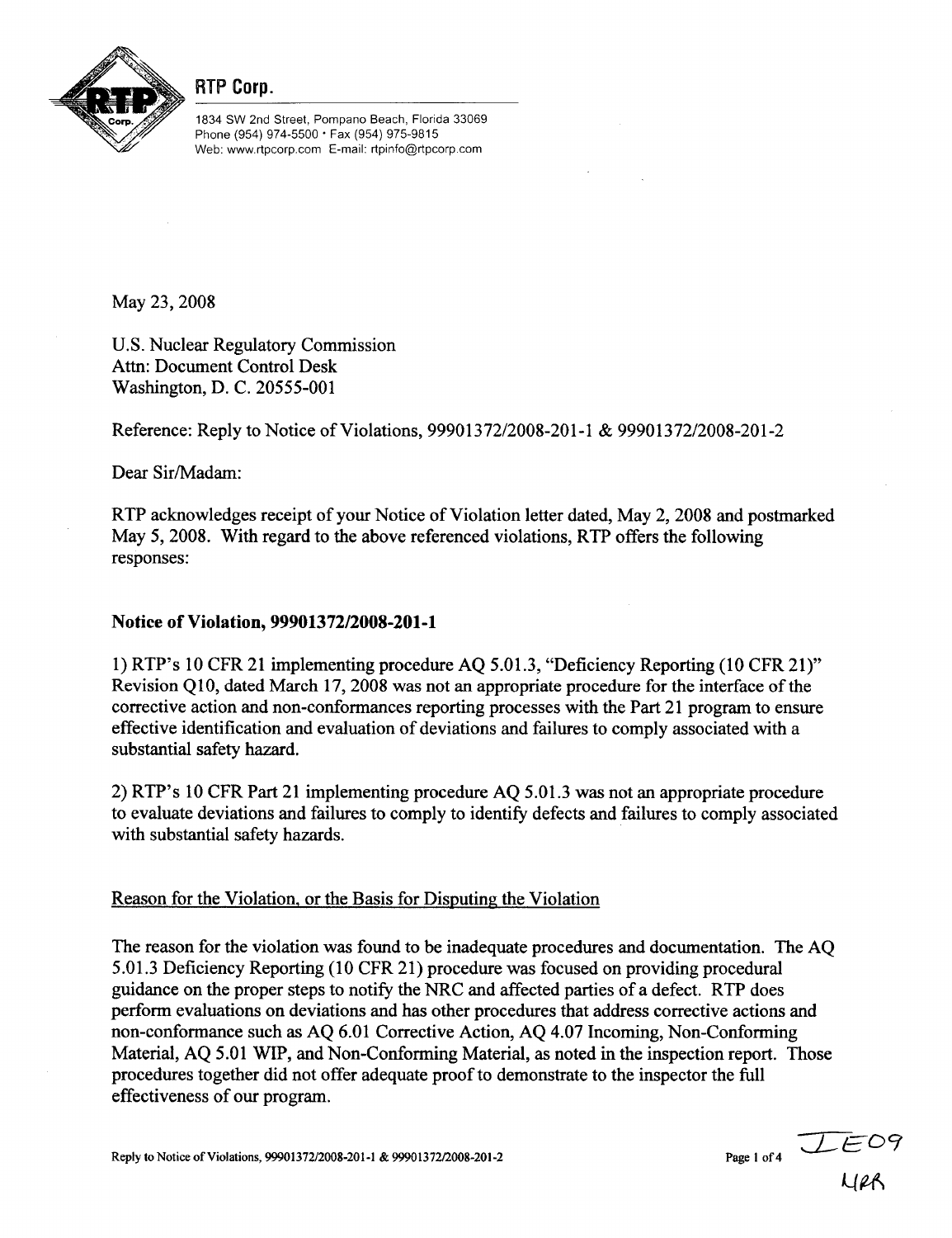## Corrective Steps That Have Been Taken and the Results Achieved

We have reviewed the identified procedures for monitoring deviations in our nuclear safety qualified products and are well underway with the process of correcting the deficiencies. Our staff also reviewed the past 3 years of NCMR dispositions and CAR to confirm that they were correctly handled with regard to 10 CFR 21 evaluations and reporting. The review confirmed the prior dispositions were adequate and no 10 CFR 21 reportable defects were identified.

## Corrective Steps That will be Taken to Avoid Further Violation

RTP will revise its procedures to provide procedural guidance for the interface of the corrective action and non-conformance reporting processes with the Part 21 program. 'Specifically, AQ 6.01 "Corrective Action" will be updated to include a flow chart of procedures that provides an overview of the interfaces between non-conformance procedures and the corrective action procedure that could lead to Part 21 reporting. AQ 6.01 will also serve as the procedure to evaluate deviations and failures to comply to identify defects and failures to comply associated with substantial safety hazards.

In conjunction with this, the following sections in the Quality Assurance Procedure Manual will be revised:

- o Incoming Inspection (AQ 4.00.1)
- o Supplier Quality Program Survey (AQ 4.01)
- o Source Inspection (AQ 4.01.1)
- o Incoming Non-conforming Material (AQ 4.07)
- o Material Substitution / Deviation Control (AQ 4.07.1)
- o WIP, Non-Conforming Material (AQ 5.01)
- o Deficiency Reporting (AQ 5.01.3)
- o Purge Control System (AQ 5.02)
- o Quality Bulletin (AQ 5.02.1)
- o Deviation Disposition Request (AQ 5.03)
- o Corrective Action (AQ 6.01)
- o Calibration Control System (AQ 8.02)
- o Field Service Returns (AQ 10.03)

In addition, the following RTP Operating Procedures will also be updated to invoke Corrective Action (AQ 6.01) that can lead to 10 CFR 21 deficiency reporting per AQ 5.01.3:

- o Customer Service Operating Procedure 908: Customer Technical Action Request
- o Engineering Operating Procedure 709: Technical Action Request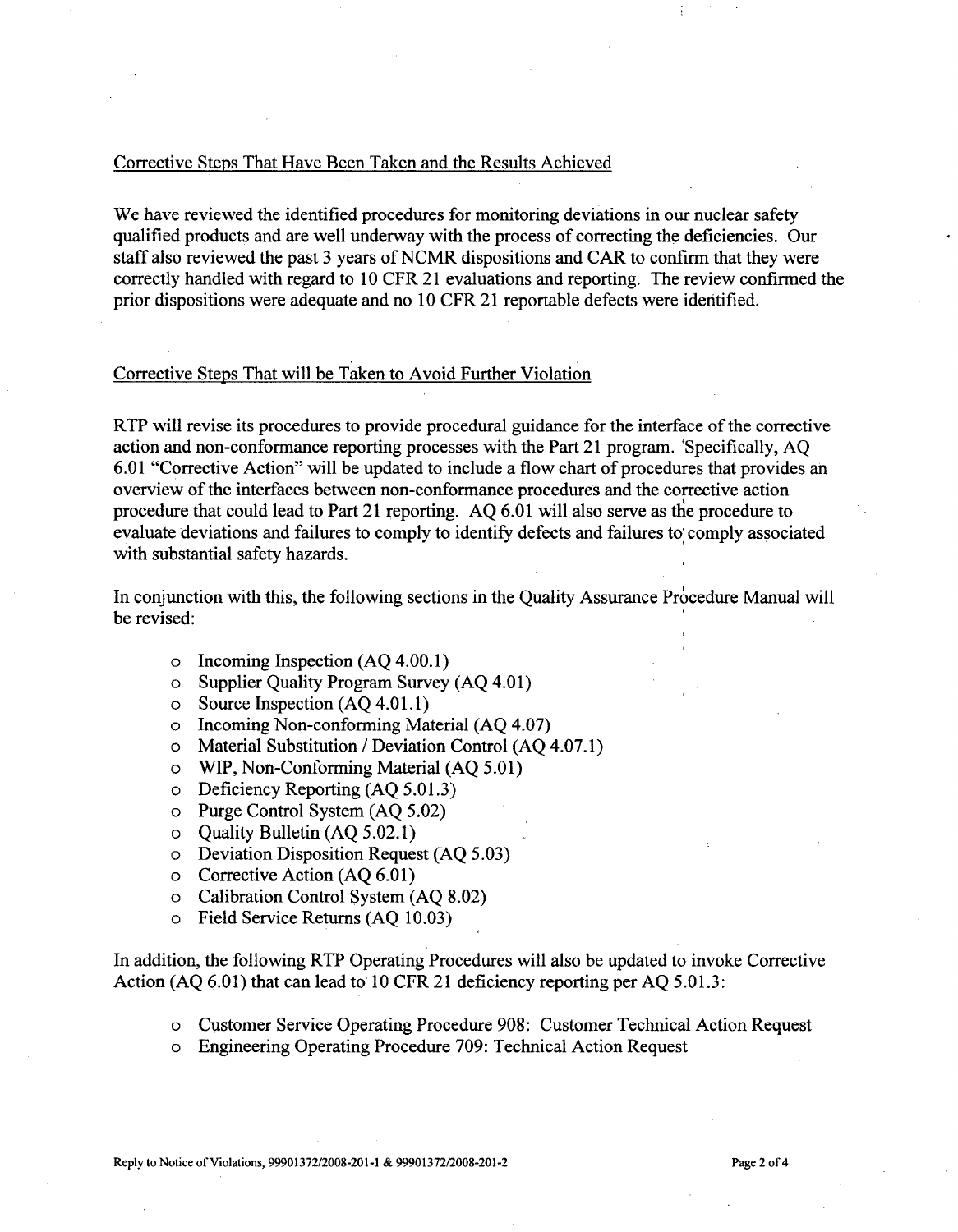Finally, AQ 5.01.3, "Deficiency Reporting (10 CFR 21)" will be updated to reflect the revised AQ 6.01 "Corrective Action" procedure under which deviations and failure to comply are evaluated as well as provide procedural guidance on 10 CFR 21 reporting and record keeping requirements.

### Date When Full Compliance Will Be Achieved

These procedure updates will be completed by June 30, 2008. The process will be verified at the next scheduled internal audits.

#### Notice of Violation, **99901372/2008-201-2**

10 CFR Part 21, Section 21.51, "Maintenance and inspection of records," paragraph (a), requires, in part, each individual, corporation, partnership, dedicating entity, or other entity subject to the regulations in this part shall prepare and maintain records necessary to accomplish the purposes of this part, specifically  $-$ 

- (1) Retain evaluations of all deviations and failures to comply for a minimum of five years after the date of the evaluation;.
- (2) Suppliers of basic components must retain any notifications sent to purchasers and affected licensees for a minimum of five years after the date of the notification;
- (3) Suppliers of basic components must retain a record of the purchasers of basic components for 10 years after delivery of the basic component or service associated with a basic component.

Contrary to the above, as of March 28, 2008:

RTP could not provide objective evidence that it had prepared or maintained records necessary to accomplish the purposes of 10 CFR Part 21, Section 21.51.

### Reason for the Violation, or the Basis for Disputing the Violation

The reason for this violation under item (1) of Section 21.51 was found to be inadequate procedures and documentation. RTP has indeed prepared and maintained records necessary to accomplish the purposes of Section 21.51 of 10 CFR 21. RTP's NCMR and CAR records are the objective evidence of our current process for review of deviations; however, these records were found to be insufficient as noted in violation 99901372/2008-201-1. RTP has already taken corrective steps to address this issue as noted above in our response to that violation.

There was no evidence of records of any Part 21 reports found during the NRC inspection because the review of deviations carried out under the procedures audited had not identified any reportable defects over the last 5 years. Our last Part 21 report was in 1994, which is beyond the 5 year recordkeeping requirements in Section 21.51. Although not required, RTP has maintained